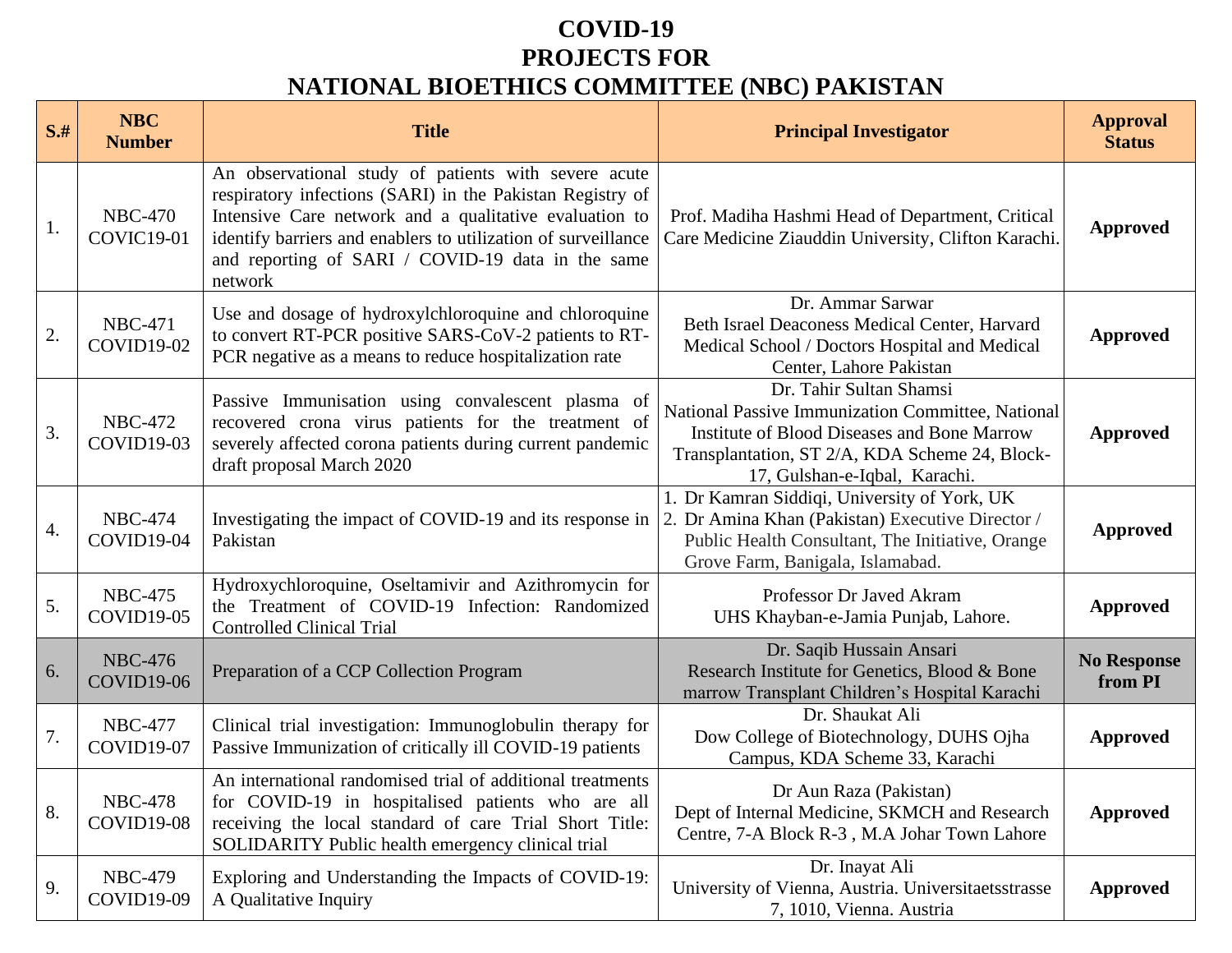## **COVID-19 PROJECTS FOR NATIONAL BIOETHICS COMMITTEE (NBC) PAKISTAN**

| $S+$ | <b>NBC</b><br><b>Number</b>         | <b>Title</b>                                                                                                                                                                                                                                            | <b>Principal Investigator</b>                                                                                                                                                                                                                                                                      | <b>Approval</b><br><b>Status</b> |
|------|-------------------------------------|---------------------------------------------------------------------------------------------------------------------------------------------------------------------------------------------------------------------------------------------------------|----------------------------------------------------------------------------------------------------------------------------------------------------------------------------------------------------------------------------------------------------------------------------------------------------|----------------------------------|
| 10.  | <b>NBC-480</b><br><b>COVID19-10</b> | Investigating the Impact of COVID-19 and Its Response<br>on People With Severe Mental Illness in South Asia.<br>Short Title: Impact SMI-COVID 19 survey                                                                                                 | Professor Asad Tamizuddin Nizami<br>Inst of Psychiatry, WHO Collaborating Centre for<br>Mental Health and Research. Rawalpindi Medical<br>University, Rawalpindi Pakistan.<br>Dr Najma Siddiqi & Dr Kamran Siddiqi<br>Department of Health Sciences, Faculty of<br>Science, University of York, UK | <b>Approved</b>                  |
| 11.  | <b>NBC-481</b><br><b>COVID19-11</b> | Convalescent Plasma treatment in COVID-19 patients:<br>An open label clinical trial at a tertiary care center in<br>Pakistan.                                                                                                                           | Dr. Muhammad Hasan<br>The Aga Khan University, P.O. Box. 3500.<br>Stadium Road, Karachi- 74800. Pakistan.                                                                                                                                                                                          | <b>Approved</b>                  |
| 12.  | <b>NBC-482</b><br><b>COVID19-12</b> | Multi-center, Randomized, Double Blind and Placebo<br>Control Clinical Trial on the Efficacy and Safety of<br>Jinhua Qinggan Granules (JHQG) for the Treatment of<br>COVID-19 Patients.                                                                 | Dr. Raza Shah<br>Center for Bioequivalence Studies and Clinical<br>Research (CBSCR), (ICCBS)<br>University of Karachi                                                                                                                                                                              | <b>Under</b><br><b>Process</b>   |
| 13.  | <b>NBC-483</b><br><b>COVID19-13</b> | Aspirin, losartan and simvastatin in hospitalised COVID-<br>19 patients: a multinational randomised open-label<br>factorial trial. Short Title: Coronavirus Response - Active<br>for<br>Hospitalised<br>COVID-19<br>Support<br>patients<br>$(CRASH_19)$ | Prof Rizwana Chaudhri<br>Global Institute of Human Development<br>Shifa Tameer-e-Millat University<br>Gujar Khan Campus, near Rural Health Center<br>Mandra Rawalpindi, Pakistan                                                                                                                   | <b>Approved</b>                  |
| 14.  | <b>NBC-484</b><br>COVID19-14        | A single center prospective randomized control trial to evaluate<br>the efficacy of tocilizumab with and without steroids in<br>COVID-19 pneumonia with features of hyper-inflammation                                                                  | Dr Naveed Rashid<br>Pakistan Kidney and Liver Institute and Research<br>Center Opp DHA Phase 6, Sector E, Chota Mota Singh,<br>Lahore.                                                                                                                                                             | <b>Approved</b>                  |
| 15.  | <b>NBC-485</b><br><b>COVID19-15</b> | Sunrise Pilot Study COVID-19                                                                                                                                                                                                                            | Dr. Ali Turab<br>Precision Health Consultants (PHC) Global<br>H#241, 1 <sup>st</sup> Floor, Near Askari Bank, Bahudrabad<br>No. 3, Karachi                                                                                                                                                         | <b>Approved</b>                  |
| 16.  | <b>NBC-486</b><br>COVID19-16        | Efficacy of Intravenous Infusions of Stem Cells in the<br>treatment of COVID-19 patients                                                                                                                                                                | Prof. Moazzam N. Tarar<br>Jinnah Burn and Reconstructive Surgery Center,<br>Allama Iqbal Medical College,<br>Maulana Shaukat Ali Road, 54500- Lahore,<br>Pakistan                                                                                                                                  | <b>Under Process</b>             |